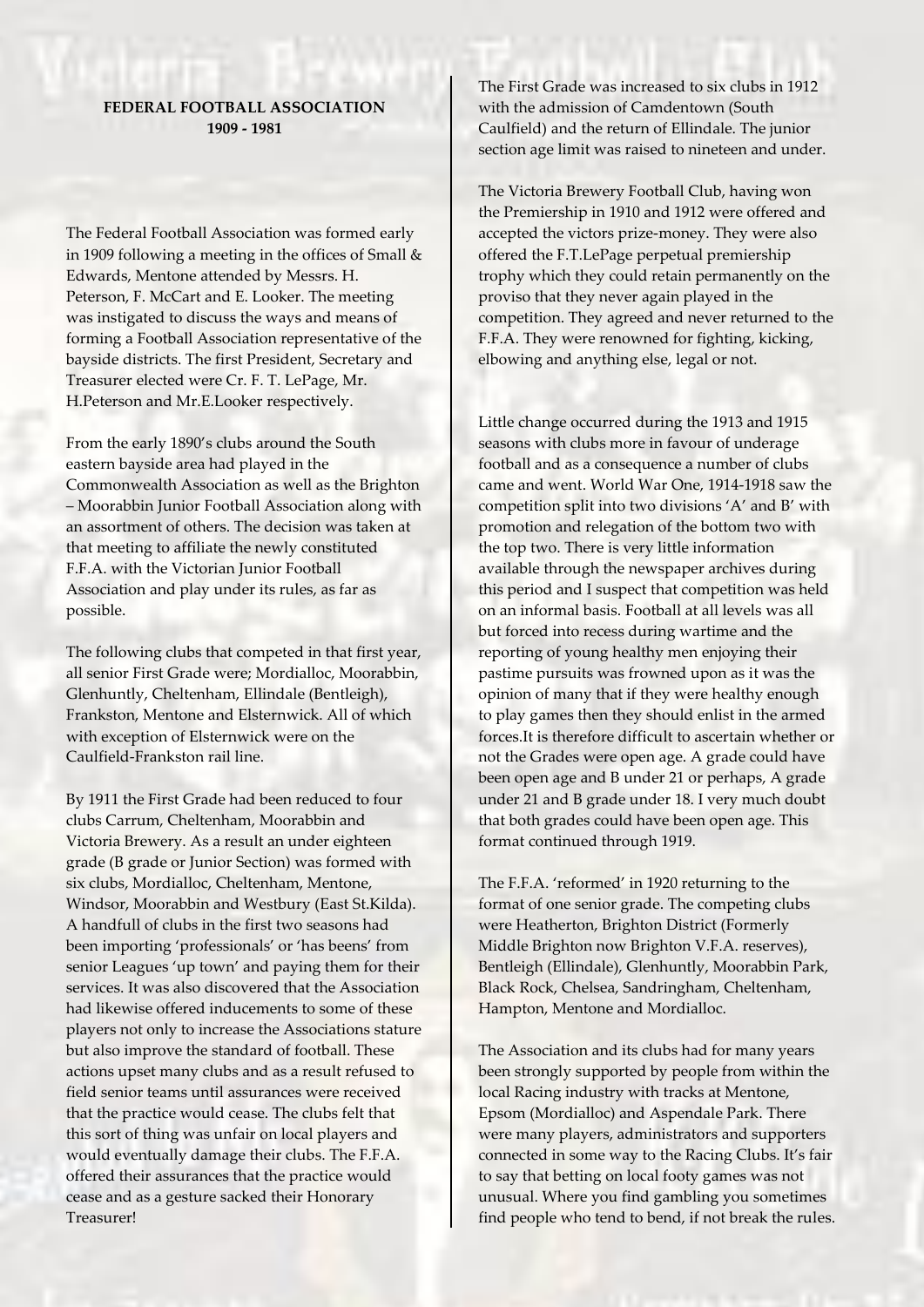The regulations in regard to player registration, clearances etc., were very clumsy and there were weekly protests by club against club accusing each other of playing unregistered, suspended, overage, uncleared players, the use of false names and so on. There was even one club accused of playing a recently escaped felon! The protests were not always laid by the losing side. On occasions the winners would protest against losers for playing an unqualified player, usually from another competition snuck in to bolster the chances of the losers to not only win on the scoreboard but to increase the thickness of their pocketbooks.

In 1920 a pre-season practice match was arranged between Chelsea and Mordialloc to be played at Chelsea. Supporters from both clubs and probably the players organised a fifty pound each wager, winner take all. A huge sum of money in those days. Mordialloc had heard that Chelsea were going to bolster their side with the inclusion of three players from the tough and highlyregarded Wednesday Industrial League. In retaliation Mordialloc engaged three players with V.F.L. experience and eventually winning what was described as a 'physical encounter'. A police escort was summoned to ensure a safe journey to the local rail station and then home for the supporters and players from Mordialloc.

The following season, 1921 saw the departure of Bentleigh, Chelsea (expelled), Sandringham and Hampton (both to the Amateurs), to be replaced by Edithvale and Murrumbeena. New rules were brought in to curb kicking in the ruck and kicking in danger! The season was marred by continual bickering amongst the clubs and from within the association. The new kicking rules were not always enforced and a number of local umpires freely condoned elbowing and punching with little or no restraint. Betting and brawling amongst players and spectators was commonplace.

Chelsea were expelled early in 1921 following a number of incidents that occurred in a match against Moorabbin Park. During the game a number of Moorabbin players had been laid out as a result of punches and kicks behind the play. The local umpire had warned the Chelsea secretary that if the rough play did not stop he would abandon the match. In the second half a heated discussion ensued between the umpire and a number of Chelsea players who thought he was very biased against them. The umpire was then punched in the mouth whereupon he abandoned the match

reporting the whole club. He was struck again trying to leave the oval and then a third time off the ground. A huge melee and all in brawl occurred requiring the police to restore order, which they did but were then required to provide an armed escort for the umpire and the players back to Moorabbin. Not to be deterred the Chelsea 'crowd' followed in hot pursuit and it took many hours for them to be dispersed despite a number of arrests.

The F.F.A. acted immediately by expelling the Chelsea (senior grade) club and handing down lifetime bans to three of its players. As a consequence Chelsea took out a Supreme Court injunction against the Association which allowed them to play the following week against Heatherton. The game went off without incident however as the other clubs had made it clear to Chelsea that they would no longer play at their ground without police protection they had no choice but to withdraw the injunction and disband for the remainder of the season. Further none of its players were permitted to play with any club in the F.F.A.

Black Rock withdrew from the Senior Grade for the 1922 season electing to play in the re-formed under 21 section. The senior teams were; Chelsea (readmitted under strict conditions), Brighton District, Cheltenham, Mordialloc, Edithvale, Carrum, Glenhuntly, Mentone and Moorabbin Park (withdrew to the underage section). Rough play again marred many matches which was to continue into the following season which saw Black Rock field a senior side, Glenhuntly withdraw and Bentleigh return.

The competition was expanded for 1924 with the admission of Aspendale, a new club and the return to senior ranks by Moorabbin. New rules were introduced to ensure that all players wore their correct club uniform. After a three week settling in period clubs were fined one shilling per player for those considered to be not in their Clubs colours.

In round six a Cheltenham player was charged by police with assaulting an umpire, found guilty and sentenced to three months jail. All the clubs and the Association banded together to raise funds for his appeal, which was successful having his penalty reduced to a ten pound fine. He was not reported by the offended umpire and the Association took no action against him. They and many others thought that the police action was an extraordinary reaction to a trivial offence as the player only pushed the umpire lightly in the chest in a friendly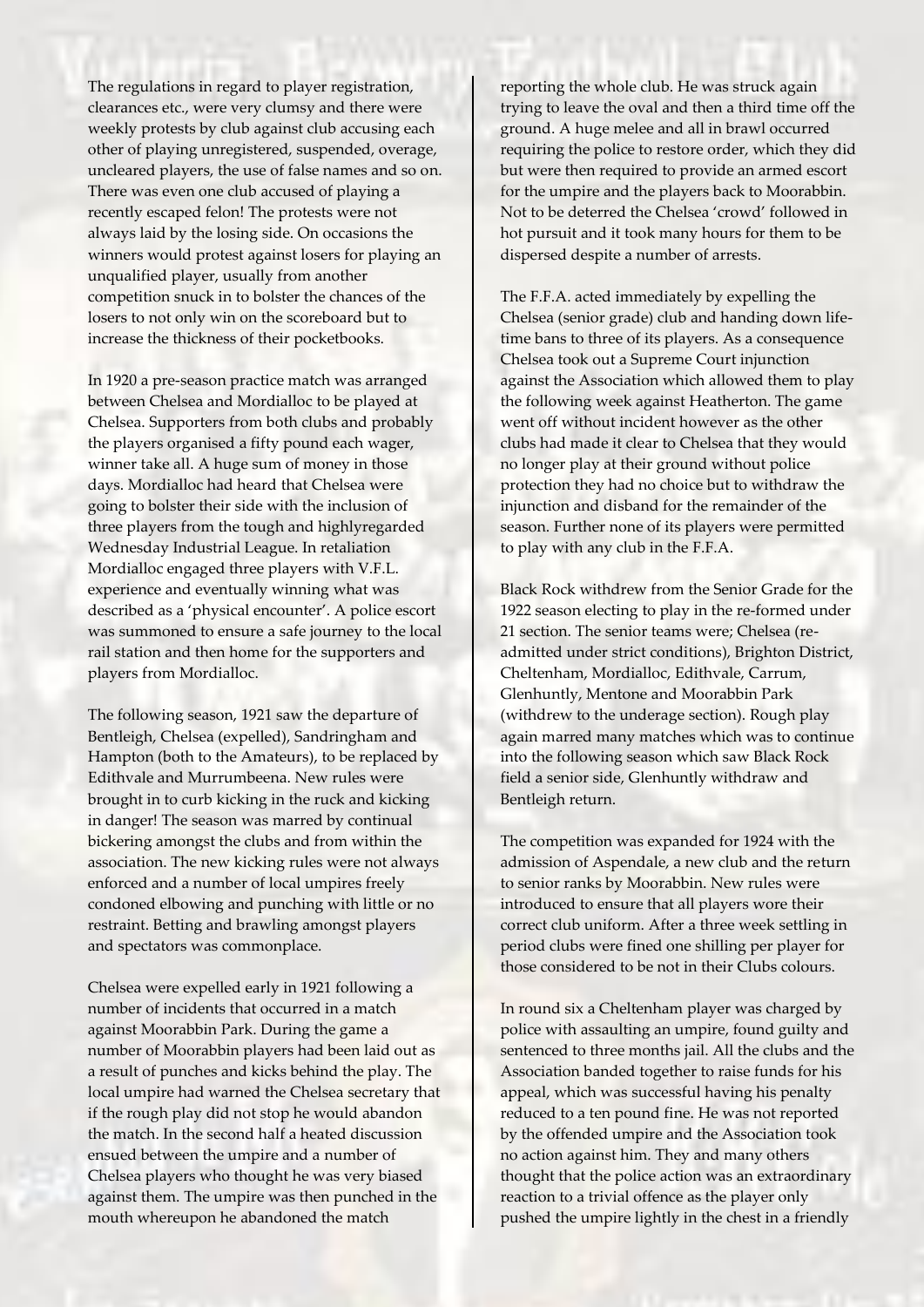sort of manner and had never struck him. It came to light later that one of the Police Officers concerned had a private grudge against the player charged. The press reports caused a sensation at the time and did nothing to enhance the Associations standing in the community. Typically the later successful Appeal received no press.

The Grand Final that year was played at Cheltenham between Mordialloc and Mentone and the match was considered to be of so much local significance that the Mordialloc shopkeepers agreed to close their shops between 2.30 and 5.30 pm. A crowd of 2,500 spectators saw Mordialloc win an entertaining game by 21 points.

Mentone caused a stir in 1925 by announcing their intention to charge admittance to their ground for its home matches. Being one of the very few grounds to be totally enclosed it was initially thought unfair, however most clubs very quickly arranged to have their grounds enclosed. Clubs would otherwise raise their entrance monies by using collection boxes and so on. It was pleasing to most people that Mentone, although having a good year were knocked out in the semi-finals.

A tightening of the F.F.A. rules in 1926 saw for the first time that when players were reported they were to be told of such immediately following the alleged infraction. Previous to this new rule only the club Secretary was told of any reports at the umpire's earliest convenience. Players were also required to sign a team sheet to be handed to the opposition at half time.

Prior to the Page System being introduced in 1932, the team which finished on top of the ladder were declared the 'Minor Premiers'. Finals were played, however if the top team was defeated they had the right to challenge whatever club that had won its way through. Such was the case in 1926 when Mordialloc had finished on top. The second semifinal saw Mordialloc (first) defeated by Mentone (third). The first semi-final had been played the week prior with Moorabbin (fourth) defeating Cheltenham (second). Moorabbin then defeated Mentone in the Final (Preliminary). Mordialloc, as was their right under the rules exercised their 'right of challenge'. Moorabbin won the deciding match by thirteen points. This type of result was very rare and had occurred only once before.During the game which was played at Cheltenham, several fights erupted in the final quarter with one Moorabbin player being carried from the field

unconscious causing an all in brawl between players and spectators from both clubs. The attending local Police took some time to sort out the huge melee. Although there were no reports or Police action the F.F.A. took the unusual step of holding an 'open' tribunal hearing which was open to spectators and club officials from all sides. A Thomas Cockram from the Mordialloc club was charged by Moorabbin club officials with punching one of their players unconscious. They charged that player Cockram firstly punched their player to the ground. Not being satisfied with this player Cockram then punched the man again when he rose to his feet, knocking him out cold. Cockram had, over the years become a regular at the tribunal and as a consequence of his poor record and his latest infraction received a life time ban from the Association. In evidence the field umpire stated that he had not seen the incident in question and then very promptly left the hearing. The 'open' tribunal appears to be the first real effort by the F.F.A. to stamp out what at the time was called 'rough play'.

The following three seasons 1927, 1928 and 1929 saw a great deal of turmoil amongst the clubs as well as from within the administration of the Association itself which had lacked continuity and suffered from a lack of strong leadership. In 1927 players were allowed to receive 'out of pocket expenses' for the first time officially. A system that was thoroughly abused. Many of the decisions handed down by the Association seemed to have a strong bias dependent upon which clubs the administrators were aligned with.

A Best and Fairest trophy was instituted in 1927, the 'Federal Trophy' and was awarded by tallying the votes awarded by the field umpire at the conclusion of each game. Only one 'best' player was nominated for each game.

In an attempt to curb the Associations increasingly poor reputation an independent tribunal was introduced in 1928. A new rule was also introduced in an attempt to curtail 'professionalism'. The only paid player allowed for each club had to be the coach and no player could receive more than five shillings to cover 'expenses'. Further steps were taken the following season with the introduction of a rule restricting the clubs from registering no more than three senior players, defined as having played four or more games in the current or previous season with any V.F.L., V.F.A. or recognised league outside the Metropolitan area.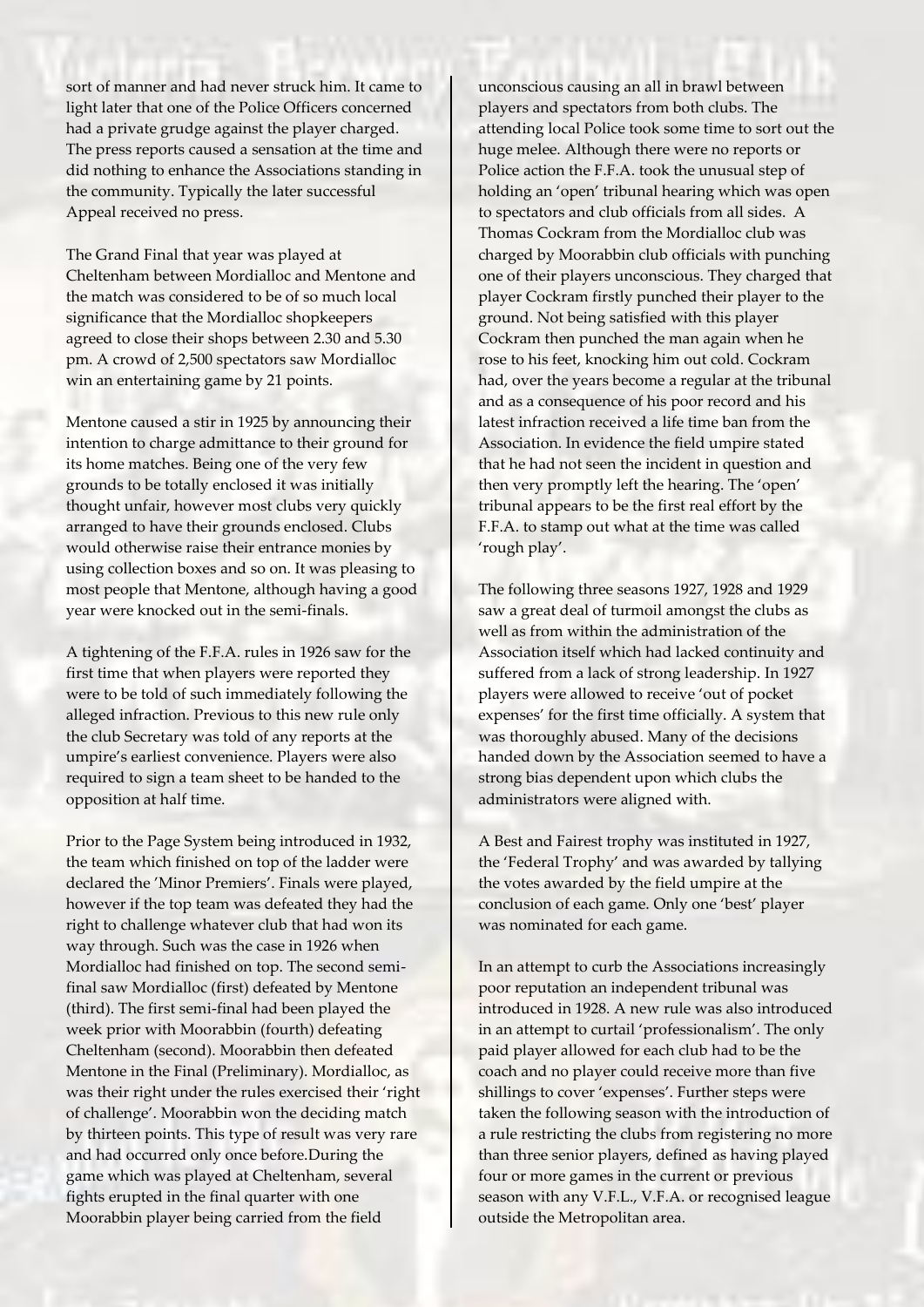By 1929 the problems the Association were experiencing almost caused its collapse. The senior grade was reduced to six clubs and despite concerted overtures to the clubs that had withdrawn little interest was shown by them to rejoin. Wells Road had been expelled after round thirteen and Brightonvale had given a number of walkovers. Mentone, Mordialloc and Cheltenham had also been approached by the V.F.A. to field a District team in its ranks for the 1930 season but declined.

Competing clubs for seasons 1927, 1928 and 1929 were:

1927 Senior Grade: Chelsea City, Mentone, Wells Road, Aspendale, Middle Brighton, Moorabbin, Edithvale, Bentleigh, Cheltenham, Carrum, Mordialloc, Heatherton.

Junior under 21:

Mentone, Ormond, Brightonvale, Cheltenham, Moorabbin, Chelsea Juniors, Brighton T.S.O.Bs., Parkdale.

1928 Senior:

Moorabbin, Heatherton, Mordialloc, Edithvale, Mentone, Bentleigh, Aspendale, Wells Road, Cheltenham, Chelsea City.

Junior under 21:

Moorabbin, Sandringham. Cheltenham, Chelsea Juniors, Brightonvale, Ormond, Mentone, Parkdale, Mordialloc, Brighton T.S.O.Bs.

1929 Senior:

Mentone, Mordialloc, Brightonvale, Wells Road, Chelsea City, Edithvale.

Junior under 21:

Ormond, Mentone, Brighton T.S.O.Bs., Cheltenham, Mordialloc, Moorabbin, North Brighton, Chelsea Juniors.

Note. The two Moorabbin teams were separate with Moorabbin (Park) a senior club and Moorabbin playing in the Junior Grade. A third club Moorabbin City was formed later from the Moorabbin junior side and competed in the C.O.D.F.L. One club emerged following WW2 eventually entering the V.F.A. as Moorabbin. Wells Road was a breakaway club from Chelsea who added 'City' to its name following the split. Chelsea Juniors although part of Chelsea City were administered separately.

Middle Brighton was the former Brighton District club. Brightonvale was the junior side for its Amateur Association Senior team and Brighton T.S.O.Bs. eventually fielded a senior team also with the Amateurs in 1930 winning the premiership. Note. The Brightonvale 1929 senior team was a second string side to its main Amateur team made

up from the old Middle Brighton club plus an excess of over 21 players from the previous year. North Brighton was a junior club, the first to play at Hurlingham Park. Formed in 1920 it originally played in the local junior league then went to the Prahran Y.M.C.A. under 21 competition where it was unbeaten in 1922, 23 and 24. A number of the players then went on to the senior Brighton clubs as listed reforming in 1929. At that time Hurlingham Park was geographically in North Brighton with East Brighton actually where East Bentleigh is today. Hurlingham Park was home to Brightonvale F.C., Brighton T.S.O.Bs., North Brighton Junior F.C. and the Brighton Soccer Club.

The F.F.A. must have been jolted into action as 1930 saw the return to senior ranks of Cheltenham, Moorabbin and Aspendale and also the entry of three new clubs Dandenong, Glen Waverley and Parkdale. Sandringham, Highett and Murrumbeena also entered teams in the junior section.

Black Rock were expelled from the Amateur Association and readmitted to the F.F.A. in 1931. Aspendale and Edithvale merged to form Regents Park. The withdrawal of Dandenong after one year and the suspension of Chelsea again early season was balanced by the entry of East Burwood.

Changes in 1932 saw the competition name altered from 'Federal Football Association' to 'Victorian Football League Federal District', or 'F.D.L.' In 1965 the 'District' was dropped and 'Federal Football League' was adopted. The 'Page Finals System' was adopted and four playing quarters of 25 minutes introduced. Caulfield and Carnegie were readmitted whilst Glen Waverley departed. The following year Chelsea were re- admitted having repaired its rift with those that joined Wells Road for a short period at the expense of Parkdale who could not field a team.

By 1933 the 'Great Depression' had taken its toll on many senior and junior clubs as people were often forced to journey far and wide in search of employment. Weekend employment was taken when it became available.

On a number of occasions during the 1930s informal discussions were held with V.F.A. officials as to the possibility of the Federal Association entering a club or a new team into its competition. Although flattered by the thought no real interest was shown by the Federal executive or by any of the clubs.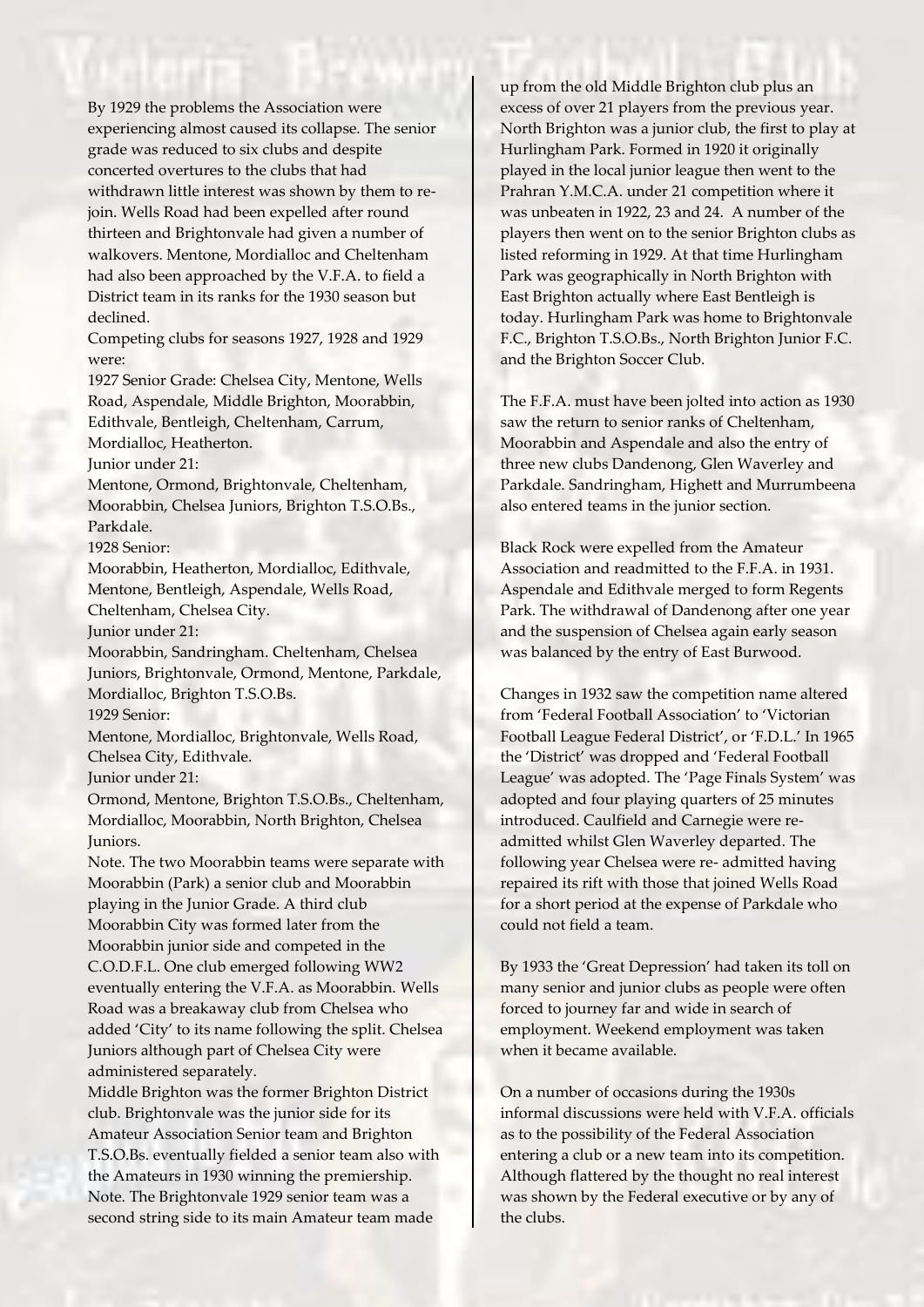The 1934 season brought a whole new system to the League. The junior grade was eliminated and two open age sections 'A' and 'B' introduced. In 1935 the 'A' section became the 'open' section and 'B' the 'District' section to promote players from the local areas. Then from 1936 to 1940 yearly promotion and relegation between the grades. This system remained in place until the end of 1940 with many clubs coming and going such as Vermont, Dandenong, Darling, East Burwood and Mt.Waverley.

The standard of football in the Federal was considered to be just below the V.F.A. and was an attractive option to those clubs wishing to play in higher competition. Some clubs played a reserve team in B Grade whilst others entered their senior team in that grade only as they felt they would not be competitive in A Grade. Regents Park became Edithvale-Aspendale and Camden reappeared.

From 1942 to 1944 no senior football was played due to WW2. The junior under 21 or B grade was re-introduced to keep the Association afloat. Senior football re-commenced in 1945 with the following clubs:

## Senior:

Camden, Mordialloc, Moorabbin, Chelsea, Cheltenham, Aspendale, Black Rock, Highett. (Aspendale reverted back to Edithvale-Aspendale in 1947)

Junior under 18:

Black Rock, Highett, Camden, Mordialloc, Chelsea, Moorabbin, Cheltenham, Aspendale.

The 'FDL' continued to grow and stabilise over the next five years until in 1951 Moorabbin departed for the V.F.A. which was a body blow to the League. Dandenong entered covering the loss somewhat however it also eventually left for the V.F.A. in 1958.

A questianable restructure in 1953 saw the junior grade abandoned and seniors and reserves only introduced. This was to change again the following year with the introduction of an Under 16 or C Grade which ran through to 1964 then becoming D Grade.

Senior and Reserve Grade teams for 1954 were: Chelsea, Cheltenham, Dandenong, McKinnon, Black Rock, Highett, Mentone, Clayton, Mordialloc, Camden, Editvale-Aspendale and Caulfield.

The departure of both Mordialloc and Dandenong to the V.F.A. at the end of the 1957 season was another blow to the standard of the League and was met with a great deal of animosity. There were a few officials who now regretted not entering a team in the V.F.A. despite being courted on many occasions over the years to do so. By entering their own team they may have been able to pick the cream of the players from its participant clubs and not necessarily lose any clubs to the V.F.A. thereby maintaining the F.D.Ls. high standard. A bit of finger pointing and blame games I suspect.

An Under 18 Grade was introduced in 1961 becoming C Grade with the under 16, D Grade. By 1964 the F.D.L. had recovered from the loss of three of its strongest clubs and had become the third strongest football league behind the V.F.L. and the V.F.A. Whilst the Victorian Amateur Association was usually considered of a higher standard it, along with others for many years had considered the F.D.L. a 'rogue' bayside competition.

The introduction in 1961 by the V.F.A. of a second division into its competition at that stage did not appear to be having much effect on the overall standard or the popularity of the F.D.L. Teams for 1964 fielding Seniors, Reserves, Under 18 and Under 16 were; East Malvern, Bentleigh, Oakleigh Districts, Black

Rock, Springvale, Glenhuntly, Highett, Parkdale, Mentone, Cheltenham, McKinnon, Clayton, Noble Park, Caulfield.

The F.D.L. was drawing huge crowds to its fixtures, many of which were now being played on Sundays. The games tended to be rougher and more colourful and a large number of the players were locals or had been recruited from the two higher levels and were well known. Being unaffiliated with the V.F.U. clubs were free to recruit players without the concern of a clearance as such. Player mobility within the V.F.L. was severely limited, and had been since the introduction of zoning in 1915 and the establishment of the V.F.U. in the 1930's. Once a player signed with a V.F.L. club only with the permission of the club Committee could a player be allowed to play elsewhere. Along with the V.F.A. many suburban Leagues refused to join or opted out of the V.F.U. A player could leave a V.F.L. club without a clearance or permit a join an unaffiliated competition but the threat of up to five years ban should they wish to join an affiliated competition was threatened though rarely used. Monies being offered to Coaches (usually playing)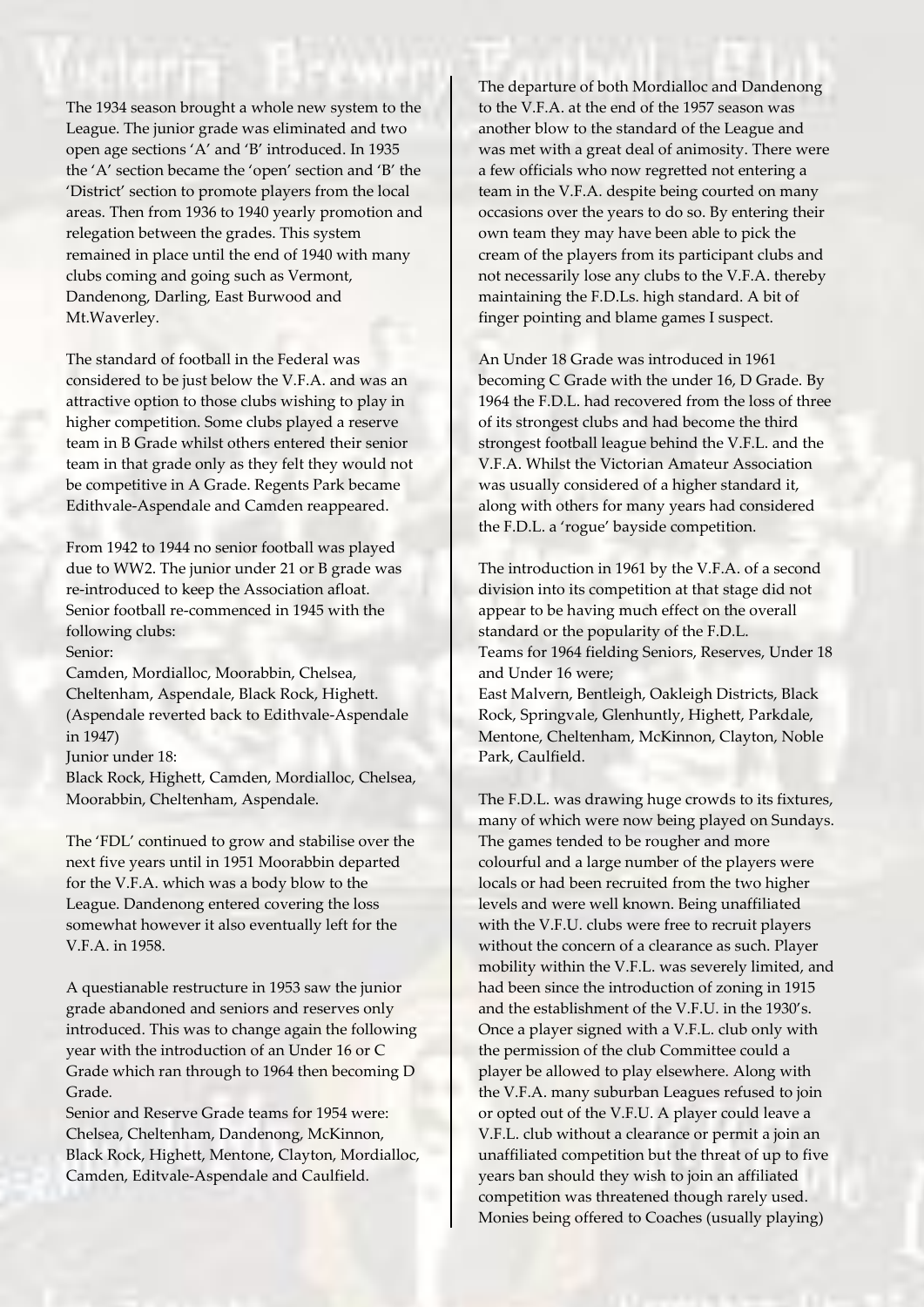and to other 'senior' recruits was very good. At least the equal of many V.F.A. and/or V.F.L. clubs. So if a player was approaching the twilight of his career the threat of being banned was of no consequence.

The F.D.L. and many of its clubs had for many years maintained a close relationship with the local business communities which had provided a constant cash flow in particular through the 1950s and 1960s. Couple this with the interest shown by members of the 'racing fraternity' ( read as SP bookies) large sums of money were available to many clubs. Fast Forward 10 years and many changes had occurred. V.F.A. matches were now almost entirely played on Sundays and from 1967 the First Division match of the day was broadcast live on Chanel 0/10. The broadcast also included some Second Division finals. This had a dramatic effect on F.D.L.clubs' gate takings, sponsorships and their overall income nosedived. At one stage in the early 1970s Chanel 7 entertained the possibility of broadcasting Federal matches in direct opposition to Chanel 0/10. The costs involved and monies offered to the Federal and its clubs was not sufficient for the project to get off the ground.

With the V.F.A. keen to expand East Malvern was approached in 1970 to transfer. The close proximity of V.F.A. clubs Prahran, Caulfield and Oakleigh and without any real Council support the offer was declined by the club.

The reputation as a tough and rough competition had not improved either, if anything was becoming worse with many nasty and sometimes very violent incidences occurring both on and off the ground. The 1968 Senior Preliminary final saw fifteen players reported.

The following clubs folded at years end (for financial and other reasons):

Black Rock 1972, East Malvern 1973, Glenhuntly 1976, (East)Caulfield 1975, McKinnon 1977, Bentleigh 1978. From 1979 to 1981 the clubs that remained were: Oakleigh Districts, Highett, Parkdale, Mentone, Cheltenham, Clayton, Noble Park, Moorabbin and Springvale.

The South-East Suburban League had been 'negotiating' with the F.D.L. for a number of years in regards to a possible merger or the 'putting on the table' an invitation to its member clubs to transfer. During the 1980 season the Mentone club was suspended following an incident in a game against Parkdale. The club was eventually reinstated however the Leagues administrators all resigned in protest throwing the entire competition into turmoil. Three of the remaining clubs had already signalled their intention to leave so it became inevitable that the competition would fold or be forced into recess, which it did, that is went into recess.

Springvale were accepted into the V.F.A. for the 1982 season just pipping Noble Park. Parkdale and Mentone (the two other clubs) went into the Second Division S.E.S.F.L., whilst Cheltenham, Clayton, Noble Park, Oakleigh Districts, Highett and Moorabbin went into the First Division.

As the Federal Football League was actually in recess a number of clubs considered that it should disband thereby being able to release the monies held by it for distribution to the former F.F.L. clubs. The argument went on for many years and I do not know exactly ( with proof ) what the outcome was.

Senior Grade participating clubs 1909 – 1981: Ellindale, one of the original clubs played on a ground owned by Mr. W.Ellin opposite the McKinnon Hotel from 1909 to 1914, before going into recess due to WW1 and appears to be the forerunner of the Bentleigh Football Club. The Bentleigh Reserve was opened for the 1915 cricket season and a new pavilion named after Mr. William Burgess was added the following year. A Bentleigh Club played in the Federal 1920,1923,24,25,26,27 and 28. The Burgess pavilion burnt down in June 1928 and a new Grandstand with much better facilities was opened in March 1930. I suspect that due to a lack of facilities the club transferred to the Amateurs where they stayed until 1937, then moving to the C.O.D.F.L. In 1957 the club transferred back to the Federal where they remained until folding/merging in 1979. The C.O.D.F.L. fixture book for the 1953 season states that in its early days the Bentleigh club also played on a padock to the west of the Bentleigh Railway Station.

Mordialloc, also an original club played from 1909 to 1957 before entry into the V.F.A. where they remained until 1988. Due to financial problems they were forced to transfer to the S.E.S.F.L. a few weeks into the 1988 season. The Ben Kavanagh Reserve has been their home base for many years.

Press reports up to the early 1920s often, but not always had match reports using the name Moorabbin 'Park' which was the original name of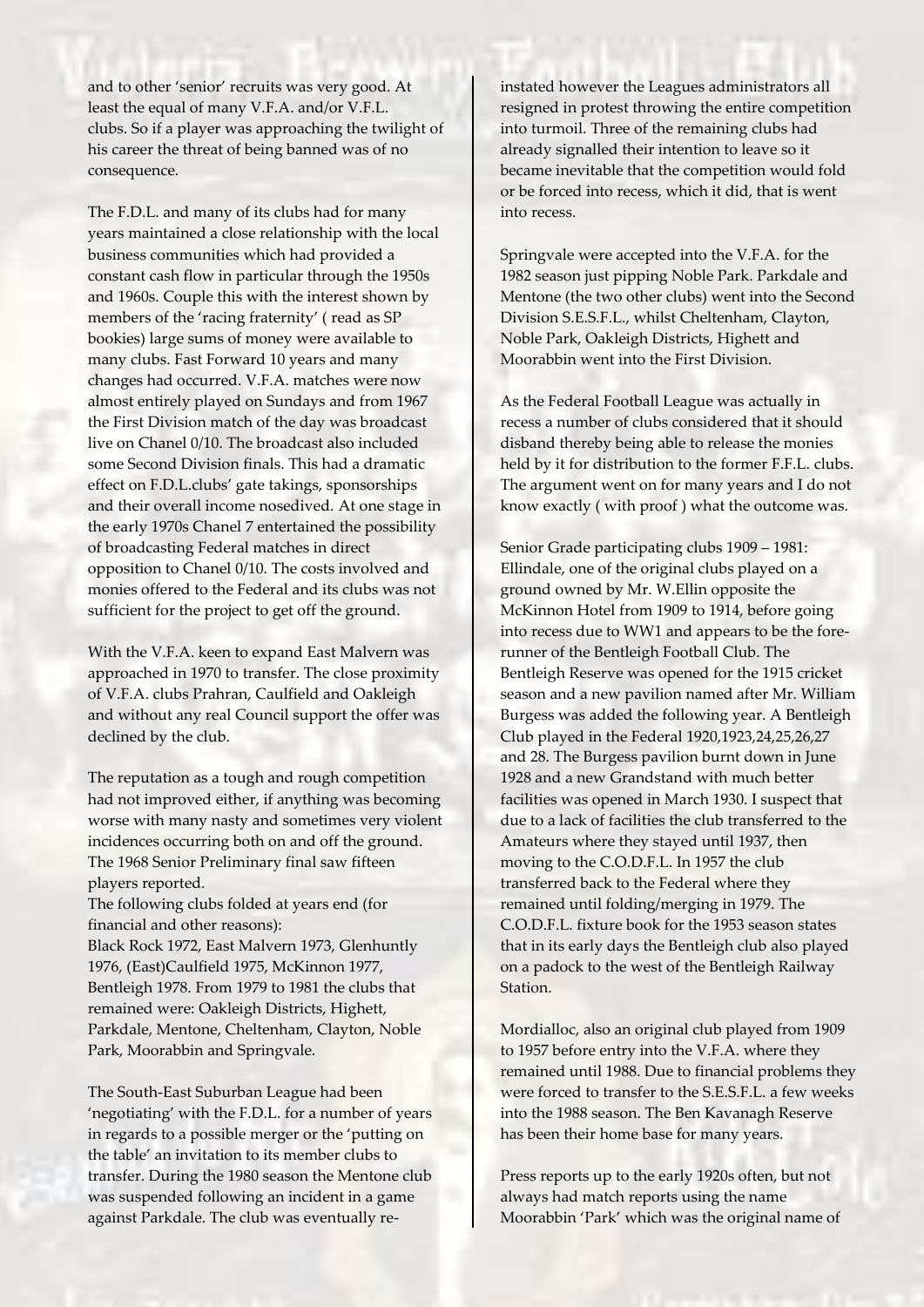that club with the nickname 'The Gardeners', playing or using as its home ground the Dane Road Reserve. From 1932 to 1934 another separate junior Moorabbin club played at the Sir William Fry Reserve. A new club, Moorabbin City was formed in 1935 which played in the C.O.D.F.L. at the Sir William Fry reserve and the Jasper Road McKinnon park until 1940. This new club wanted to distance itself from Moorabbin as its reputation in many regards was very poor.

When senior football resumed in 1945 it appears that these two clubs joined forces by deleting 'Park' and 'City' to become the Moorabbin Football Club, the 'Magpies' which entered the V.F.A. in 1951. The new Linton Street Oval was not ready for the clubs first season and home games were played at Cheltenham. The St. Kilda F.C. moved to the Linton Street oval in 1964 under the guise that the new V.F.L. club would be called St.Kilda-Moorabbin. The V.F.A. acted swiftly and suspended Moorabbin. The club gave restricted clearances to many of its players, at least ten of whom went to Brighton-Caulfield. In 1979, Bentleigh and McKinnon, who had gone into recession the previous year merged to reform the Moorabbin Football Club, playing in its original colours at the McKinnon Reserve. The new club played in the Federal League until 1981 then the S.E.S.F.L. in 1982. Admission was granted into the V.F.A. in 1983 playing its first year at the Linton Street Oval. The club then moved to McKinnon for 1984 then in 1985 moved again to the Bentleigh Reserve. In 1987 they played its first two matches then forfeited the next two after the coach resigned and many players walked out in support. The V.F.A. suspended the club for not being able to field a team in all three grades, went into recession and ultimately folded.

The original Caulfield Football Club was based in Caulfield Park. Established around 1895 it played in the Amateurs until 1915 and for some time used the main oval which they had fenced in enabling them to charge entry fees for their games. Recommencing after WW1 their application to re-join the Amateurs was refused as prior to the recess their reputation was 'intolerable'. Being forced to remove their perimeter fence they then played in many local under age and junior leagues and moved to the East Caulfield Reserve then joined the Sub-Districts League in 1926.Two years prior in 1924, another club Caulfield City also based in Caulfield Park played for a few years in the Amateur Association as well as the C.O.D.F.L. until it joined the E.S.F.L. in 1932 at which time they moved to the Princes Park, South Caulfield

Reserve. The Caulfield club left the Sub-Districts and joined the Federal League in 1932 where it remained until 1970 then changing its name to East Caulfield eventually disbanding at the end of 1976. The original colours were black with a yellow sash which were changed in 1932 to a dark maroon jumper, navy blue collar and yolk with a white monogram

There was considerable interest shown in 1925 and for a number of years following by the V.F.A. to have in their competition a club from the suburb of Caulfield. Discussions with Council between all parties concerned were promising and councillors were keen to have a senior grade club in their district. The decision of where to play was always going to be a problem. The options were confined to Caulfield Park, East Caulfield Reserve and the newly constructed Princes Park, South Caulfield. Another problem was that the two major clubs that would make up the side to enter had very little time for one another. From the press reports of the day the council was reluctant to make a decision that would appease both clubs and the ratepayers as the costs involved in bringing any facility up to V.F.A. standards was quite substantial. Council appeared to be sitting on their hands a little which pushed discussions into the Depression years and the talks were put on hold. The topic was raised again in 1935 when the Caulfield City club applied for entry into the V.F.A. Their application was accepted on the proviso that their chosen ground and facilities were up to the required standards. The main oval situated in Caulfield Park was the preferred option put forward by the football club.

The Caulfield Cricket and Lacrosse clubs as well as local residents strongly opposed the idea as they had been long term tenants of the main oval for over forty years. The possible interference with the gardens and the vista of the park were major considerations and the Council once again dilly dallied and by the time costings were done etc. World War 2 broke out.

Camdentown was the original name of the area now known as South Caulfield and the club played for two seasons 1913 and 1914 on the grounds of the Camden Town Sporting Club near the Glenhuntly and Hawthorn Roads intersection and used the London Hotel in Hawthorn Road as its headquarters. Camden then joined the Federal League in 1939 playing in Princes Park, sharing facilities with the Caulfield City club which resumed in 1946 transferring to the C.O.D.F.L. The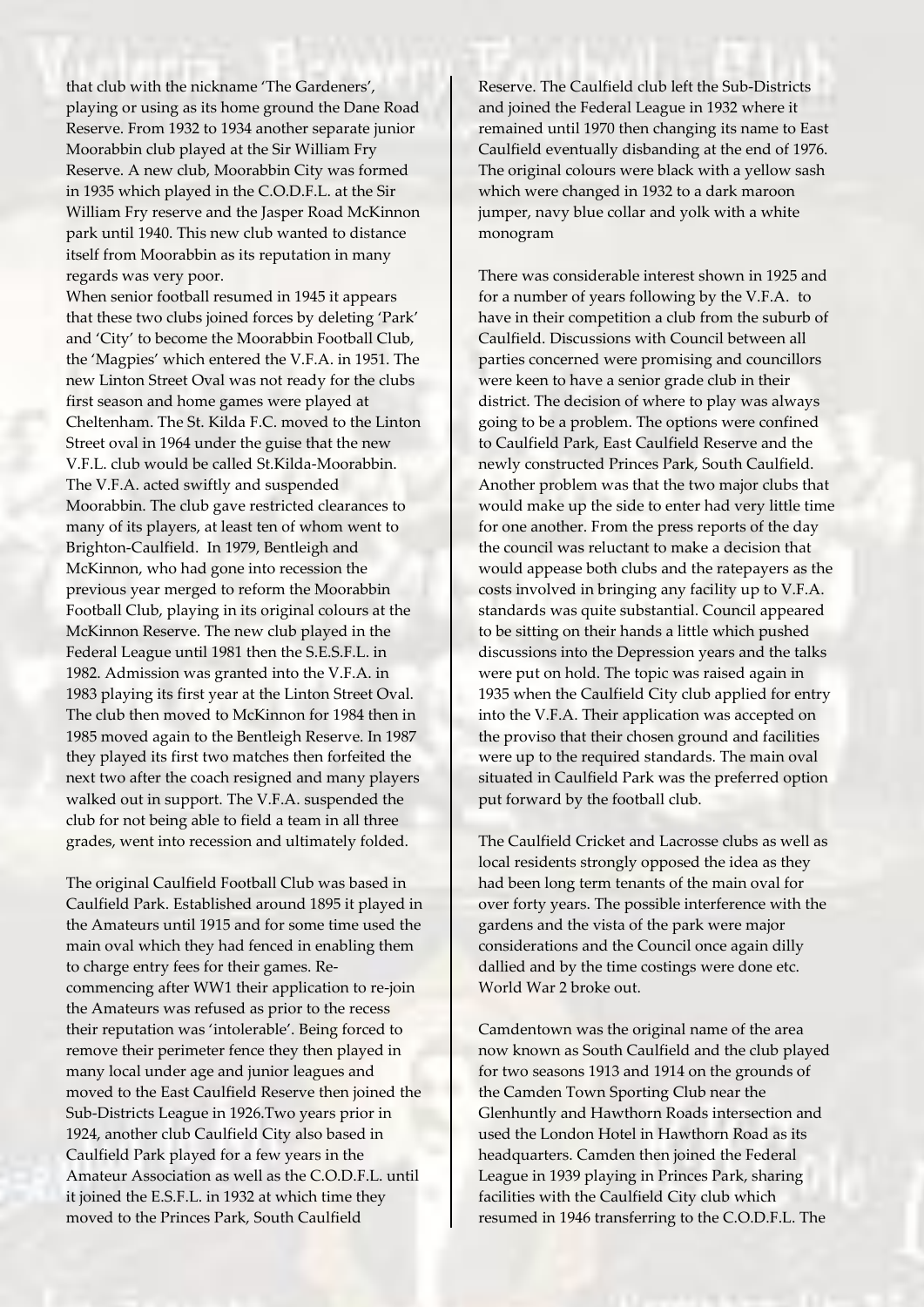South Caulfield Football Club played in the Amateurs from 1925 to 1941, then in the C.Y.M.S Association 1946 to 1956 using one of the ovals in Princes Park. Once again in 1950 Caulfield City applied to the V.F.A. for entry and were accepted again with the same proviso as in 1935. All that needed to be done was the building of a perimeter fence around the main oval in Princes Park to enable the club to charge admission which would have been shared with the V.F.A. Once again Council could not or would not make a decision. In 1957 Camden merged with South Caulfield C.Y.M.S. to become South Caulfield in the Federal and continued to share with the Caulfield City Club in Princes Park. At the end of 1958 Caulfield City disbanded with some players joining South Caulfield and others playing for the 1959 season only in the C.O.D.F.L. Reserve Open section.

There had been talk for a number of seasons that the Brighton V.F.A. Club, which was performing very poorly was also basically bankrupt as it owed the Brighton Council a substantial sum of money in back rent as well as outstanding player payments and other monies to the V.F.A. Once the players realised the situation they deserted very quickly. Their application to the Brighton Council for the use of Elsternwick Park for the 1961 season to was not accepted and it appeared likely that thee club would fold. Offers of support came from Sandringham F.C. and St.Kilda F.C. as a stop-gap but following one year at Sandringham the decision was made to merge with South Caulfield to become the Brighton-South Caulfield allowing them to continue in the V.F.A. The alliance was accepted by the V.F.A. and the Caulfield Council erected a perimeter fence around the main oval in Princes Park. This arrangement lasted from 1962 to 1964 when in 1965 the Brighton was deleted from the name and the Caulfield Football Club entered the V.F.A.

You have to give the people involved with the Caulfield City club ten out of ten for perseverance. Forty years is a long time to wait. The virtual merger with South Caulfield in 1959 was a clever one as it got both clubs what they wanted. The new V.F.A. Caulfield jumper was that of the Caulfield City club, blue and white hoops.

Glenhuntly or Glen Huntly entered a team in 1909 in the inaugural year of competition, missed the next three years then returned for 1913, 1914 and 1915. After WW1 they played at Koornang Park for seasons 1920, 1921 and 1922 then transferred to the

fledgling Junior U/21 C.O.D.F.L. where they stayed for the next three years. In 1926 they joined the Amateurs as the Glenhuntly Amateur Football Club until 1941, going into recess during WW2. In 1946 a club called Glen Orme joined the Federal League after playing for three years in the Sub-District Competition. The club played at Koornang Park for the 1946, 1947 and 1948 seasons and I suspect it was a combination of the two Amateur clubs Glenhuntly and Ormond who were both in recession. Ormond re-joined the Amateurs in 1946 with Glenhuntly Amateurs returning in 1948, continuing until 1973 then folding. Glen-Orme reappeared in the B Grade section of the E.S.F.L. for seasons 1951, 1952 and 1953 then disappeared. It is difficult to ascertain but the club may have been the forerunner of St.Kevins Ormond F.C. as the St.Kevins primary school and church is located in Glen-orme Ave., Ormond. In 1945 another Glenhuntly club, based at Glenhuntly Park played in the underage sections of the C.O.D.F.L. and continue to do so until 1953. They also fielded a senior team in the E.S.F.L. 1950, 1951 and 1952. In 1953 the senior side transferred to the C.O.D.F.L. staying until 1959 then transferring to the Federal in 1960. Although never winning a Premiership they were runners-up on five occasions 1961, 1962, 1964, 1965 and 1967. The club folded in 1976. Club colours were red, white and black panels.

Frankston Football Club only played the first season 1909. As there was already a club of the same name in the Peninsula Football Association (1908-1933) their relationship, if any is unknown. Local newspaper reports do have them playing at Frankston Park.

Oakleigh Football Club played for one season, 1915 at what is now Warrawee Park. They were expelled from both the Amateurs and the Melbourne District F.A. a number of times between 1906 and 1920. Eventually cleaning up the club by riding itself of its bad elements they went on to join the V.F.A. in 1929, folding at the end of 1994.

Elsternwick Amateur Football Club, playing at Elsternwick Park spent two years in the Federal 1909 and 1910 then transferred to the Melbourne District F.A. for 1911 and 1912. A number of clubs in the Federal refused to play away fixtures against Elsternwick due to transport problems, however they did return for the 1913 season before entering the Amateurs the following year where they remain today.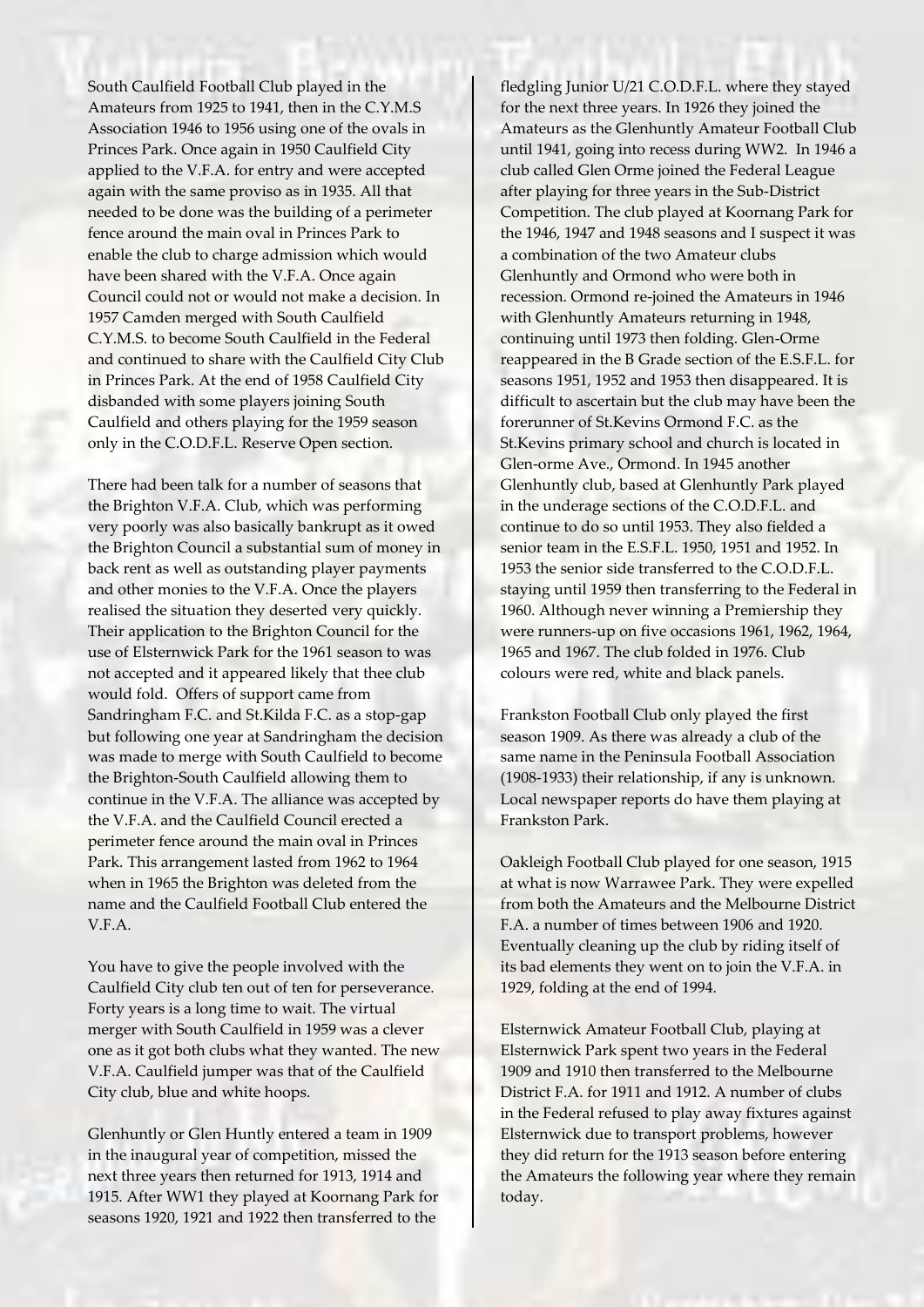The Victoria Brewery Football Club only played three seasons 1910, 1911 and1912, (see earlier notes). A Murrumbeena Football Club entered for two seasons 1915 and 1921 and then appeared in the Amateurs in 1922. Before moving to Murrumbeena Park in 1924 the club played on the grounds of 'Belgrave House' and on the 'Frogmore Estate' both of which remain today. Hampton Football Club had one season, 1920. The information that I have from the Federal records lists Hampton as 1920 Premiers. With the compliments of the Brighton Historical Society I have a photograph of the Brighton District F.C. taken in 1921 which, as part of the heading shows them as Premiers 1915, 1920 and 1921. They were Minor Premiers in 1920 but were defeated in the second semi-final by Hampton and according to press reports 'challenged' them, as was their right to a rematch. The game was to be played the following Saturday at Cheltenham however due to severe weather and torrential rain the game was postponed to the following Saturday. By this time it was the second week in October and the last press report I have found states that the Association was having trouble finding a suitable venue. I have been unable to find any scores or reports on the rematch, if it actually took place which it may well have as an early report in 1921 has Hampton unfurling their 1920 Runners-up flag. Perhaps the Brighton District club was using a little bit of license in their photograph or the rematch did take place and it won.

Parkdale Football Club competed for seasons 1930, 1931 and 1932 using the Gerry Green Reserve. They transferred to the Amateurs in 1933 staying there until 1955 when they returned to the Federal. In 1982 they joined the S.E.S.F.L. eventually merging with Mentone Amateurs to become Parkdale Vultures in 2004. Original colours were wide dark blue and navy blue hoops.

The Highett Football Club first joined the Federal in 1929 and played for many years as a Junior U/21 team. Their first senior side played in 1945 at the Highett Reserve. They joined the S.E.S.F.L. in 1982, merged with Highett West Football Club in 1989 becoming Highett Districts then went back to the original Highett in 1997 and continue today in the S.F.L.

A club called Glen Waverley played for one year, 1931 then reappeared in the E.S.F.L. in 1933 and then the C.O.D.F.L. in 1939 playing at the Central Reserve, Glen Waverley.

Carnegie played at Koornang Park for many years as a junior team before entering the Sub-District League then came to the Federal for the 1932, 1933 and 1934 seasons. A Carnegie club also played in the Amateurs from 1936 to 1938. In 1937 they entered a junior team in the C.O.D.F.L. eventually fielding a senior side. The Vermont Football Club played for one year, 1936 and then moved to the E.S.F.L.

Edithvale Football Club played at Regents Park from 1921 to 1930. Aspendale Football Club played at the Aspendale Park racecourse from 1924 to 1930. In 1931 the two clubs merged to become Regents Park from 1931 to 1934. Another name change in 1935 created the Edithvale-Aspendale club playing as a junior team until 1941 when they entered a senior side. When football resumed after the war the club reverted back to Aspendale for 1945 and 1946 and then changed again to Edithvale-Aspendale continuing until transferring to the M.P.F.L. in 1956 where they remain today.

When the Scoresby & District F.L. disbanded after 1930 East Burwood, premiers that year decided to join the Federal league for the next season instead of the Ringwood District F.L. They considered it to be a higher grade competition and an easier area to travel to for away games. Playing from 1931 to 1937, then only with a junior side in 1938 they moved to the E.S.F.L. East Burwood Reserve remains their home.

The Naval or Naval Depot Football Club, which I assume is H.M.A.S.Cerberus played for one year 1959. Springvale played for many years in the Berwick F.A. and the Dandenong District F.A. From 1915 their home ground was the Springvale Reserve. During the 1930s they had one team in the Dandenong competition and another second string team in the C.O.D.F.L. In 1952 they joined the C.O.D.F.L. and left for the Federal after winning the Premiership in 1956 remaining until 1981 then were accepted into the V.F.A.

Clayton Football Club followed a very similar path to that of Springvale and played in the Federal from 1954 to 1981 initially at the Dixon Street Reserve then at the Clayton Reserve, transferring to the S.E.S.F.L. until the end of 1984 when they joined the E.D.F.L returning to the S.F.L. in 1999.

The Dandenong Football Club which joined the Federal in 1951, having played previously in 1934 and 1948 was one of at least four clubs in the area.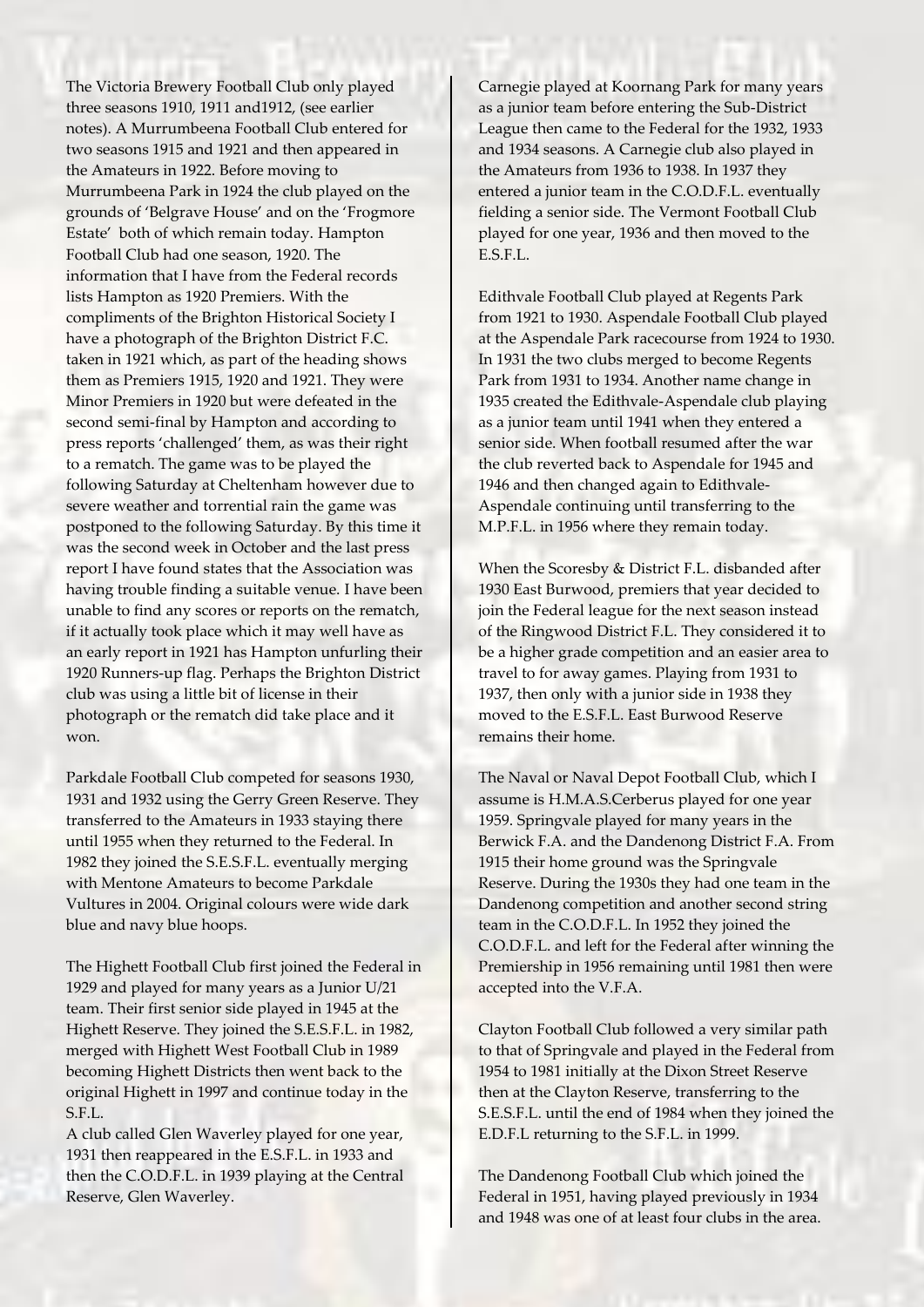These clubs are difficult to identify as they cover the Federal, C.O.D.F.L., Berwick & Dandenong Leagues and Churches competitions. By 1954 the now amalgamated clubs informed the Federal League that they intended to and had been invited to join the V.F.A. once they could show that the clubs had been unified. This took a few years to accomplish at which time in 1958 they joined the V.F.A. The first four seasons were at the Dandenong Showgrounds before moving to the upgraded Shepley Oval in 1962. By the early 1990s the club was in serious financial trouble and disbanded in 1993 only to return for one more year as the Dandenong Redlegs then folding.

Playing at the Robinson Oval, Doveton joined the Federal League in 1972 and left at the end of 1976.

The Heatherton Football Club, playing at the Recreation Reserve first entered the Federal for the 1920 and 1921 seasons. Returned in 1927 and 1928 and again reappeared for the 1946, 1947, 1948, 1949 and 1950 seasons. In 1952 the club was heavily sponsored for two years by a local engineering company, Freighters Limited and the name was changed to Freighters Football Club. The club reverted back to its original name in 1953 and moved to the C.Y.M.S. then to the Amateurs in 1975 before joining the S.F.L. where they play today.

The Middle Brighton Football Club played in the Federal in 1913 and 1914 then later in 1927 (William Street Reserve). With the introduction of zoning in 1915 they became Brighton District Football Club and continued after WW1, 1919, 1920, 1921 and 1922. Both Clubs were actually Brighton V.F.A. reserves wearing a red jumper with a white sash and playing at the Brighton Beach Oval. After 1922 the North Brighton Junior Football Club played in the Federal Junior Grade in 1924 and 1925 before changing to Brightonvale 1926, 1927, and 1928 then fielding a senior team for one year in 1929 as a second team to the main A Grade Amateur side. North Brighton reappeared in 1929 staying until 1932 as the junior grade for Brightonvale. Both Clubs played at Hurlingham Park which was then in North Brighton.

McKinnon joined the C.O.D.F.L. in 1936 and played until 1953. In 1954 they transferred to the Federal where they remained until going into recess in 1978. The home ground was always McKinnon Reserve. Club colours were a saxe blue jumper with a white V.

The Darling Football Club played at both Darling Park, opposite the railway station and Waverley Oval. After many years in the C.Y.M.S. and Sub-District competitions they joined the Federal in 1934 but disbanded at the end of 1940. Club colours were light blue and red wide hoops.

In 1934 a group of influential Malvern businessmen who were keen to have a 'Senior Grade' team in their City genourously put their hands in their pockets and established the East Malvern Football Club based at Waverley Oval in Malvern Road adjacent to the East Malvern Station. A few hundred pounds was spent on the old pavilion which they turned into a grandstand and also had the oval and grounds enclosed. The Club entered the E.S.F.L. where they remained until 1941. That competition went into recess due to the World War and with the club only having enough players for under age football entered the C.O.D.F.L. which was still operating as a junior under age league. They eventually entered a senior team in 1946 being Premiers that year. The club was not happy with the direction that the C.O.D.F.L. was taking or with the standard of football so joined the Federal league in 1962. They had a short but spectacular twelve seasons winning four Premierships before folding in 1973. The club originally wore a navy blue jumper with a red V changing to royal blue and red vertical stripes when they joined the Federal.

Carrum-Chelsea was as the name suggests a combined team which played from 1911 to 1914 in a paddock in Breeze Street Bonbeach. After WW1 Carrum Football Club stood on its own playing in the M.P.F.A. for three years then entering the Federal in 1922 playing at Keast Park. The club disbanded in 1928 then re-joined the Peninsula District F.A. in 1932. The club folded in 1996 but since 2013 has played as the Carrum- Patterson Lakes F.C. in the S.F.L. The Chelsea Football Club started in the Federal league in 1919 continuing until 1926 when internal problems saw a breakaway club formed called Wells Road which played for three seasons when at which time the problems appear to have been solved. Chelsea played as Chelsea City from 1927 until 1931 then dropped the 'City'. They continued to play at the Chelsea Recreation Reserve until joining the M.P.F.L. in 1959 where they remain today.

When the Dandenong District F. A. folded at the end of the 1954 season Noble Park joined the Eastern Suburban Football League with one senior side staying for that season only. In 1955 they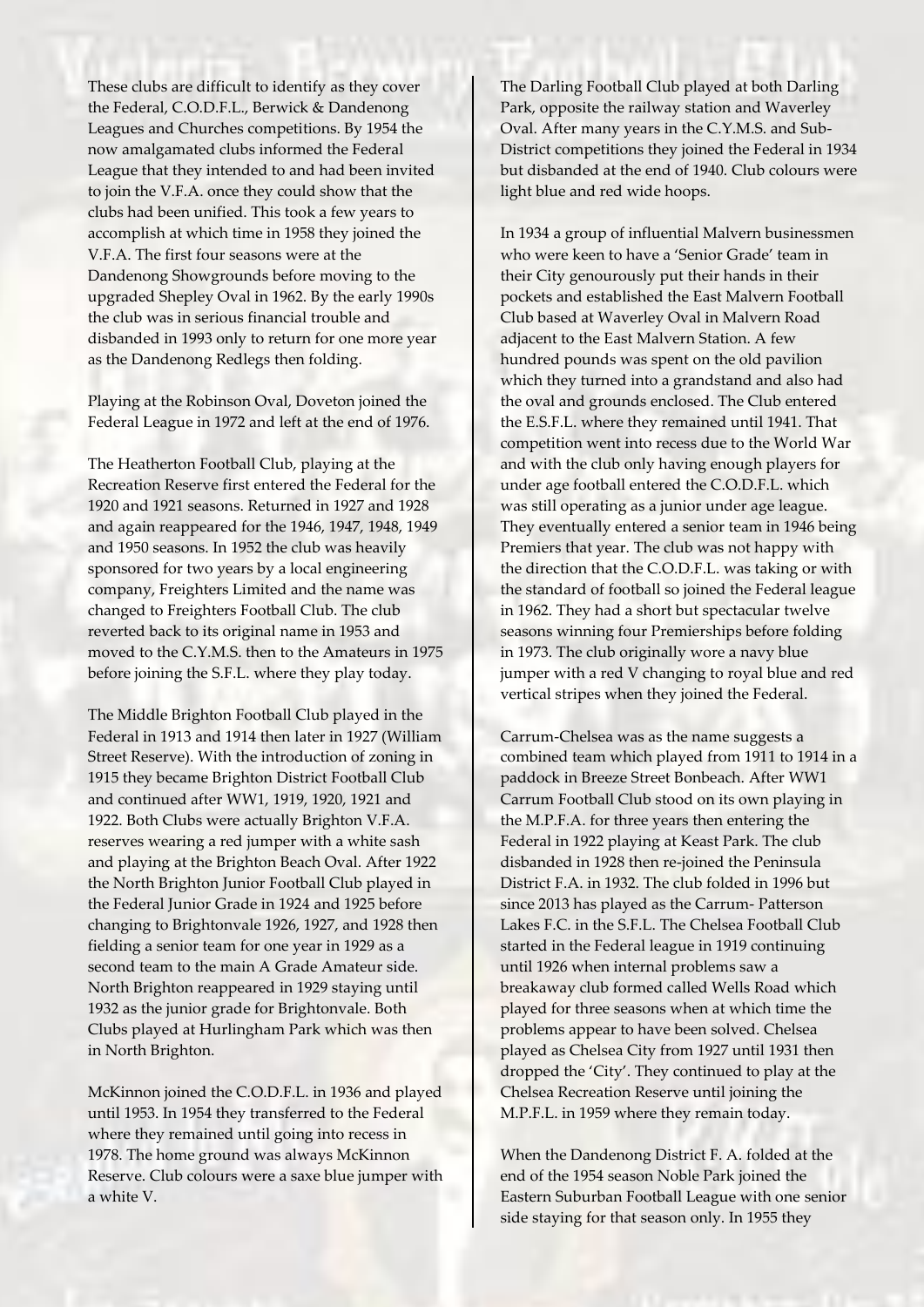joined the C.O.D.F.L. where they had fielded an Under 18 team the season before. In 1959 a merger was organised with the Harrisfield club who had been playing in the local area junior grades. Noble Park-Harrisfield continued in the C.O.D.F.L., then stayed for one season in the new S.E.S.F.L before transferring to the Federal League in 1964, remaining until 1981. The Harrisfield was gone by the 1970s. Following the Federals demise they returned to the South-East and formed part of the S.F.L. in 1992. They now play in the E.F.L. Originally wearing a black jumper with a yellow sash they changed to royal blue and gold when they entered the Federal.

A Mt.Waverley club played in B Grade from 1934 to 1937 and appears to be the forerunner of the club which fielded a senior team in the C.O.D.F.L. in 1938. The records show that they played on an oval near the corner of Springvale Road and High Street, Glen Waverley probably sharing with Glen Waverley or perhaps the two clubs were one in the same.

The Black Rock & Sandringham District Football Club played in the Federal from 1912 to 1918 at the Beach Road Oval. The Sandringham Amateur Football Club who also used the Beach Oval played in the Melbourne District League on and off for a number of years before joining the Federal in 1915 returning for 1919 and 1920 before going to the Amateurs where they remained until folding in 1935. The Hampton Amateur Football Club at Ludstone Street played for one season, 1920 then joined the Amateurs until 1928, transferred to the Metropolitan Juniors then returned to the Amateurs in 1931 as the Hampton Rovers Football Club. The Black Rock Football Club emerged in 1920 from the original 'District' team. They joined the Federal for the 1920 and 1921 seasons, sharing the Beach Road Oval, had one year in the Amateurs as Black Rock Amateurs then returned to the Federal from 1923 to 1926. Having been expelled from the Amateurs due to continual brawling by both players and spectators they met the same fate and were expelled from the Federal for the same reasons. A change of administration and a clean out of undesirable players allowed an application to rejoin the Amateurs being accepted for the 1927 season which was granted under the very strict proviso that any unsportsman like behaviour would not be tolerated. Eventually expelled in 1930 for unruly crowd behaviour they returned to the Federal dropping the Amateur from its name in 1931 and there they remained until going into

recess in 1972. Reforming in 1976 they played in the Y.C.W. Association, transferred to the E.S.C.F.A. in 1980 then to the S.E.S.F.L. in 1986. They remain today in the S.F.L.

A so called amalgamation of the Sandringham, Black Rock and Hampton Amateur clubs was the basis for the creation and entry in 1929 of the Sandringham Football Club into the V.F.A. By taking one colour from each of their 'strips', gold, black and blue their present club jumper was created. The three clubs continued in their own right as feeders to the senior grade team. Up until at least 1940 the Sandringham Amateurs and Black Rock continued to use the Beach Road Oval for fixtures where possible and also played at the Spring/Tulip Street reserve which eventually became Black Rocks home ground. The original pavilion built in the early 1950s remains today and some remnants of the enclosing perimeter fence also can be seen.

The Oakleigh Districts Football Club joined the League in 1964 from the C.O.D.F.L. remaining until 1981 then joining the S.E.S.F.L. A foundation member of the S.F.L. they remain in that league today. The club originally played at the Police Paddocks in Park Road, Oakleigh moving to the Edward Street Reserve in 1953 and 1954, then moving back to the Police Paddocks until 1965 when the following year they relocated to a new facility at the Princes Highway Reserve, East Oakleigh. Always a tough and competitive side a senior Federal premiership eluded them being runners-up on five occasions. Losing the 1969 Grand Final against East Malvern by two points was probably their most heart-breaking defeat by kicking 6.20.56 to 8.10.58. They originally wore a jumper with black and white vertical stripes then changed to a black jumper with a white sash around the time that they moved to the Federal.

The Cheltenham and Mentone Football Clubs were foundation members of the Federal League. These two clubs played continually, almost without exception until 1981 before moving to the S.E.S.F.L. in 1982. Cheltenham remain today in the S.F.L. with the clubs colours remaining unchanged, red, black and yellow panels. Mentone who originally wore a black jumper with a yellow sash amalgamated with St.Bedes O.C.F.C. in 1993 and now play in the V.A.F.A. as the St.Bedes/Mentone Tigers Amateur Football Club.The Cheltenham and Mentone Reserves were used frequently for home fixtures by other clubs as well as hosting numerous Finals series.